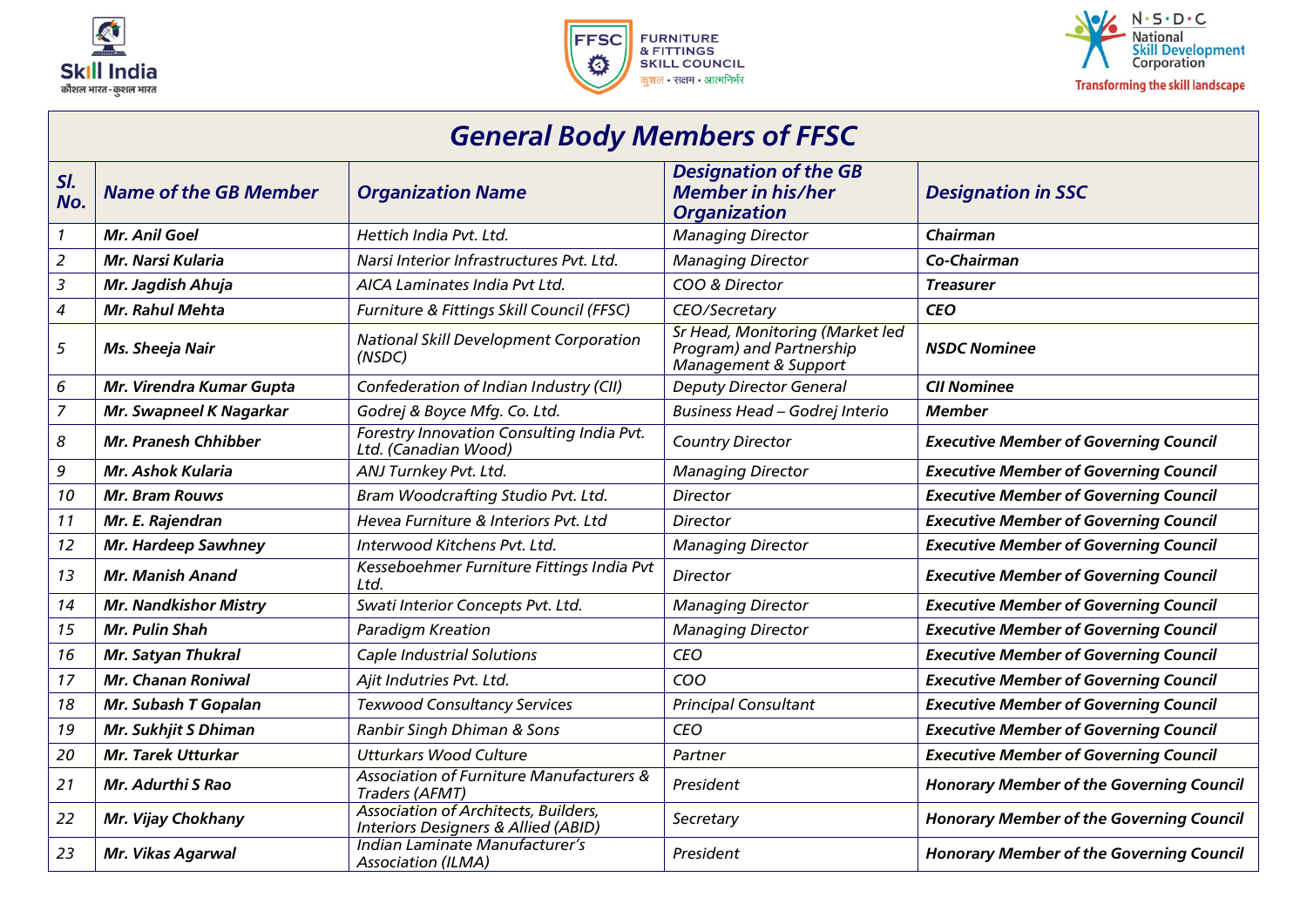





| 24 | Mr. Jikesh Thakkar           | Association of Indian Panel Board<br><b>Manufacturers (AIPM)</b>                  | Secretary                             | <b>Honorary Member of the Governing Council</b> |
|----|------------------------------|-----------------------------------------------------------------------------------|---------------------------------------|-------------------------------------------------|
| 25 | Mr. Sanjay R. Khambayate     | Aurangabad Furniture and Engineering<br><b>Work Cluster (AFEWC)</b>               | Chairman                              | <b>Honorary Member of the Governing Council</b> |
| 26 | Mr. Subhash Jolly            | <b>Wood Technologist Association</b>                                              | President                             | <b>Honorary Member of the Governing Council</b> |
| 27 | Mr. D Venu Gopal Reddy       | <b>Modular Furniture Manufacturers</b><br><b>Association (MFMA)</b>               | <b>General Secretary</b>              | <b>Honorary Member of the Governing Council</b> |
| 28 | Mr. Shitanshu Spare          | <b>Bhartiya Skill Development University</b><br>(BSDU)                            | <b>Officiating Principal</b>          | <b>Honorary Member of Board of Standards</b>    |
| 29 | Mr. Ranjit Konkar            | National Institute of Design (NID)                                                | Faculty                               | <b>Honorary Member of Board of Standards</b>    |
| 30 | Mr. Deepak Sharma            | Hettich Poddar Woodworking Institute<br>(HPWWI)                                   | <b>Director</b>                       | <b>Honorary Member of Board of Standards</b>    |
| 31 | Dr. M. P. Singh              | Institute of Wood Science and<br>Technology (IWST)                                | Director                              | <b>Honorary Member of Board of Standards</b>    |
| 32 | <b>Mr. Anand Belhe</b>       | <b>CEPT University</b>                                                            | Dean - Faculty of Design              | <b>Honorary Member of Board of Standards</b>    |
| 33 | Ms. S. Glory Swarupa         | National Institute of Micro, Small and<br>Medium Enterprises (NI- MSME)           | <b>Director General</b>               | <b>Honorary Member of Board of Standards</b>    |
| 34 | <b>Brig R.K.Singh (Retd)</b> | <b>North Eastern Handicrafts and</b><br>Handlooms Development Corporation<br>Ltd. | <b>Managing Director</b>              | <b>Honorary Member of Board of Standards</b>    |
| 35 | <b>Mr. Jacob Mathew</b>      | Shrishti Manipal Institute                                                        | Design Principal                      | <b>Honorary Member of Board of Standards</b>    |
| 36 | Dr. (Col) A Garg             | <b>KIET Group of Institutions</b>                                                 | Director                              | <b>Honorary Member of Board of Standards</b>    |
| 37 | Mr. Abhijit Shinde           | Times & Trends Academy (TTA)                                                      | <b>HOD-Interior Design</b>            | <b>Honorary Member of Board of Standards</b>    |
| 38 | Mr. K.G. Ajith Kumar         | Kerala Artisans Development Corporation<br>(KADCO)                                | <b>Managing Director</b>              | <b>Member</b>                                   |
| 39 | <b>Mr. Manish Arora</b>      | REHAU Polymers Pvt. Ltd.                                                          | <b>Director - Furniture Solutions</b> | <b>Member</b>                                   |
| 40 | Mr. Amit Arora               | <b>Fusion Group</b>                                                               | Proprietor                            | <b>Member</b>                                   |
| 41 | <b>Mr. Amit Sheth</b>        | Total Tools & Equipments Pvt. Ltd                                                 | Director                              | Member                                          |
| 42 | <b>Mr. Anand Gupta</b>       | Decofur India Pvt. Ltd.                                                           | Founder                               | <b>Member</b>                                   |
| 43 | Mr. Anil Chopra              | Anant Tools Pvt. Ltd.                                                             | <b>Managing Director</b>              | <b>Member</b>                                   |
| 44 | Mr. Anil Kumar               | Omega Innovative Industries                                                       | <b>Managing Partner</b>               | <b>Member</b>                                   |
| 45 | Mr. C. Ramesh                | K.A. Kutties Wood Crafts                                                          | Director                              | <b>Member</b>                                   |
| 46 | Mr. D P Srivastava           | M.B. Industries                                                                   | <b>Business Development Manager</b>   | <b>Member</b>                                   |
| 47 | Mr. Deepak Goyal             | Grace Furnishings Pvt. Ltd.                                                       | Director                              | <b>Member</b>                                   |
| 48 | <b>Mr. Geoffrey Nagpal</b>   | EBCO Pvt. Ltd.                                                                    | <b>Managing Director</b>              | <b>Member</b>                                   |
| 49 | Mr. Rajesh Balakrishnan      | Pidilite Industries Ltd.                                                          | <b>CEO - Joinery Business</b>         | <b>Member</b>                                   |
| 50 | Mr. Harsh P Chamaria         | Arin Wood Products Pvt Ltd.                                                       | <b>Managing Director</b>              | <b>Member</b>                                   |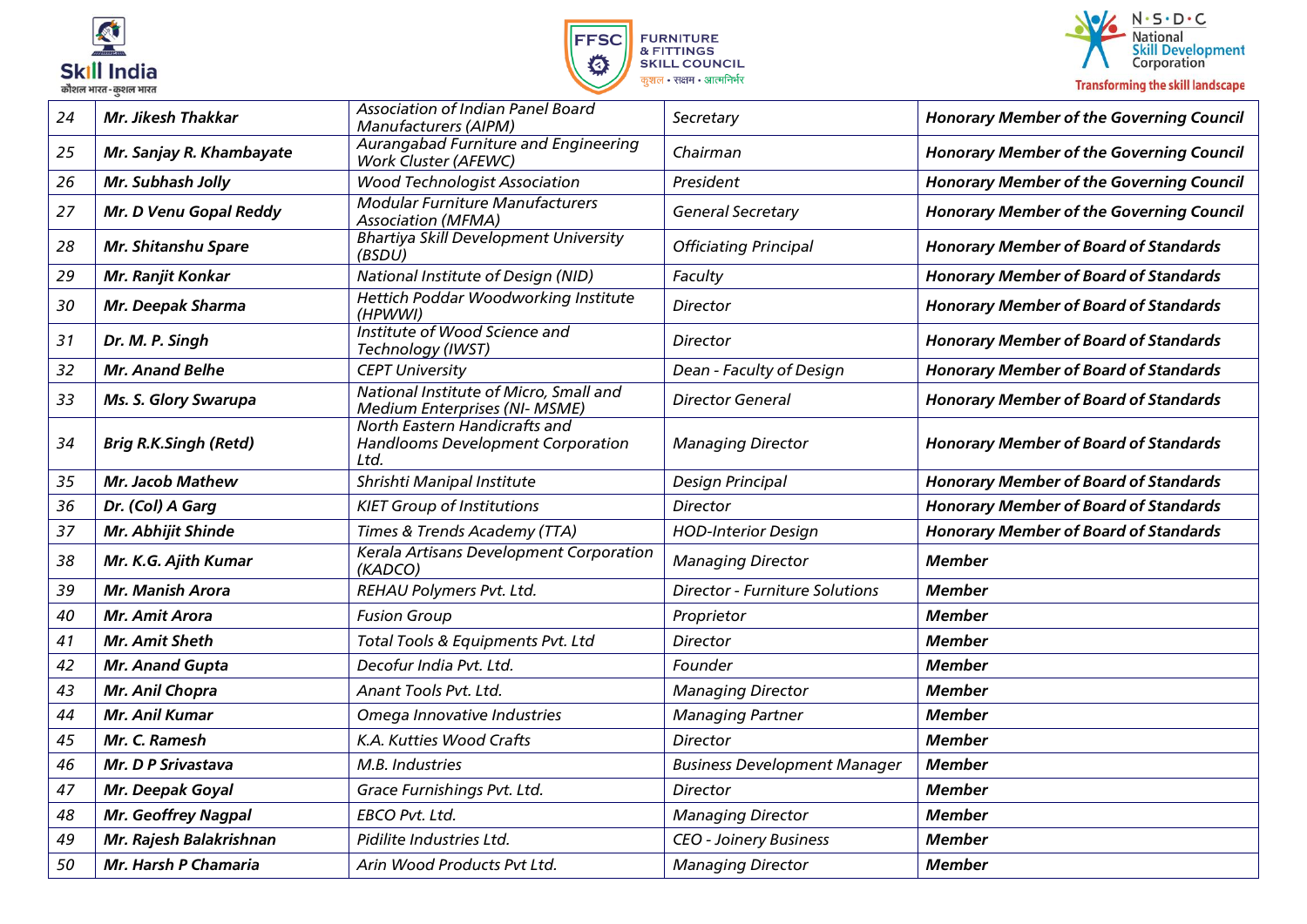





| 51 | <b>Mr. Hemant Kumar Behera</b> | Spark Furnitures Pvt. Ltd.                               | <b>Director</b>                                | <b>Member</b> |
|----|--------------------------------|----------------------------------------------------------|------------------------------------------------|---------------|
| 52 | Mr. Jaydeep Chitlangia         | Sarda Plywood Industries Ltd.                            | Mentor                                         | <b>Member</b> |
| 53 | Mr. Kamlesh Agarwal            | <b>Skipper Furnishings</b>                               | <b>Managing Director</b>                       | <b>Member</b> |
| 54 | <b>Mr. Manish Gourisaria</b>   | Lion Picture & Frames (India) Ltd.                       | <b>Managing Director</b>                       | <b>Member</b> |
| 55 | Mr. Nayan Joshi                | Ruj Woodcraft Pvt. Ltd.                                  | <b>Director</b>                                | <b>Member</b> |
| 56 | Mr. Nikesh Shah                | NAS Contracts Pvt. Ltd.                                  | Director                                       | <b>Member</b> |
| 57 | Mr. Pankaj Singh               | Teknovace Wood Coatings Pvt. Ltd.                        | <b>Managing Director</b>                       | <b>Member</b> |
| 58 | Mr. Parth Mahajan              | Zorin Interiors Pvt. Ltd.                                | <b>Director</b>                                | <b>Member</b> |
| 59 | Mr. Rajesh Mittal              | <b>Greenply Industries Ltd</b>                           | <b>Managing Director</b>                       | <b>Member</b> |
| 60 | Mr. Raju Paleja                | Renam Retails Pvt. Ltd.                                  | <b>Director</b>                                | <b>Member</b> |
| 61 | Mr. Satish Kumar Chandna       | <b>MVS Global</b>                                        | Proprietor                                     | <b>Member</b> |
| 62 | Mr. Saurabh Jain               | Decora Kitchen Interiors Pvt. Ltd                        | <b>Managing Director</b>                       | <b>Member</b> |
| 63 | <b>Mr. Saurabh Khetan</b>      | Iraj Evolution and Design Pvt. Ltd.                      | <b>Managing Director</b>                       | <b>Member</b> |
| 64 | <b>Mr. Sujeet Kumar</b>        | Ecogreen Interiors and Constructions Pvt.<br>Ltd.        | <b>Director</b>                                | <b>Member</b> |
| 65 | <b>Mrs. Kiran Agarwal</b>      | Rajdhani Crafts International Pvt Ltd                    | <b>Director</b>                                | <b>Member</b> |
| 66 | Mrs. Pallavi Goenka            | Pallavi Goenka Homes                                     | Proprietor                                     | <b>Member</b> |
| 67 | Mr. Bharat Jagmohan Parekh     | Ergoflex (I) Pvt. Ltd.                                   | <b>Managing Director</b>                       | Member        |
| 68 | Mr. S.I. Singh                 | Plantag Coatings India Pvt. Ltd.                         | <b>Branch Manager</b>                          | <b>Member</b> |
| 69 | Mr. Haresh Kawedia             | <b>HAKS International</b>                                | Proprietor                                     | <b>Member</b> |
| 70 | Mr. Kamal Goel                 | <b>ANCA International LLP</b>                            | <b>Principal Partner</b>                       | <b>Member</b> |
| 71 | Mr. Lovnish Bhatia             | Installco WIFY Technology Pvt. Ltd.                      | <b>Head of Operations</b>                      | <b>Member</b> |
| 72 | Mr. Abhishek Jain              | Swakritii Creations                                      | Partner                                        | <b>Member</b> |
| 73 | Mr. Anuj Sharma                | Dryads Wood Works                                        | <b>Director</b>                                | <b>Member</b> |
| 74 | Mr. Gopal Dwivedi              | Home Interior Designs E Commerce Pvt.<br>Ltd. (Livspace) | <b>Assistant Vice President</b>                | <b>Member</b> |
| 75 | Mr. Pranav Kochatta            | <b>Studio Dafterr</b>                                    | <b>Founder &amp; Director</b>                  | <b>Member</b> |
| 76 | <b>Ms. Tithi Gautam Tiwari</b> | Smartvizs Pvt. Ltd.                                      | <b>Managing Director</b>                       | <b>Member</b> |
| 77 | Mr. Aditya Jain                | Indian Wood Craft                                        | Proprietor                                     | <b>Member</b> |
| 78 | Mr. Venkataramana Gorti        | HOMAG India Pvt. Ltd.                                    | <b>Managing Director &amp; Country</b><br>Head | <b>Member</b> |
| 79 | Mr. Bikash Poddar              | Radheshyam Intex Products Pvt. Ltd.                      | <b>Director</b>                                | <b>Member</b> |
| 80 | Mr. Subhankar Chakraborty      | STS Realtors & Decors Pvt. Ltd.                          | <b>Managing Director</b>                       | <b>Member</b> |